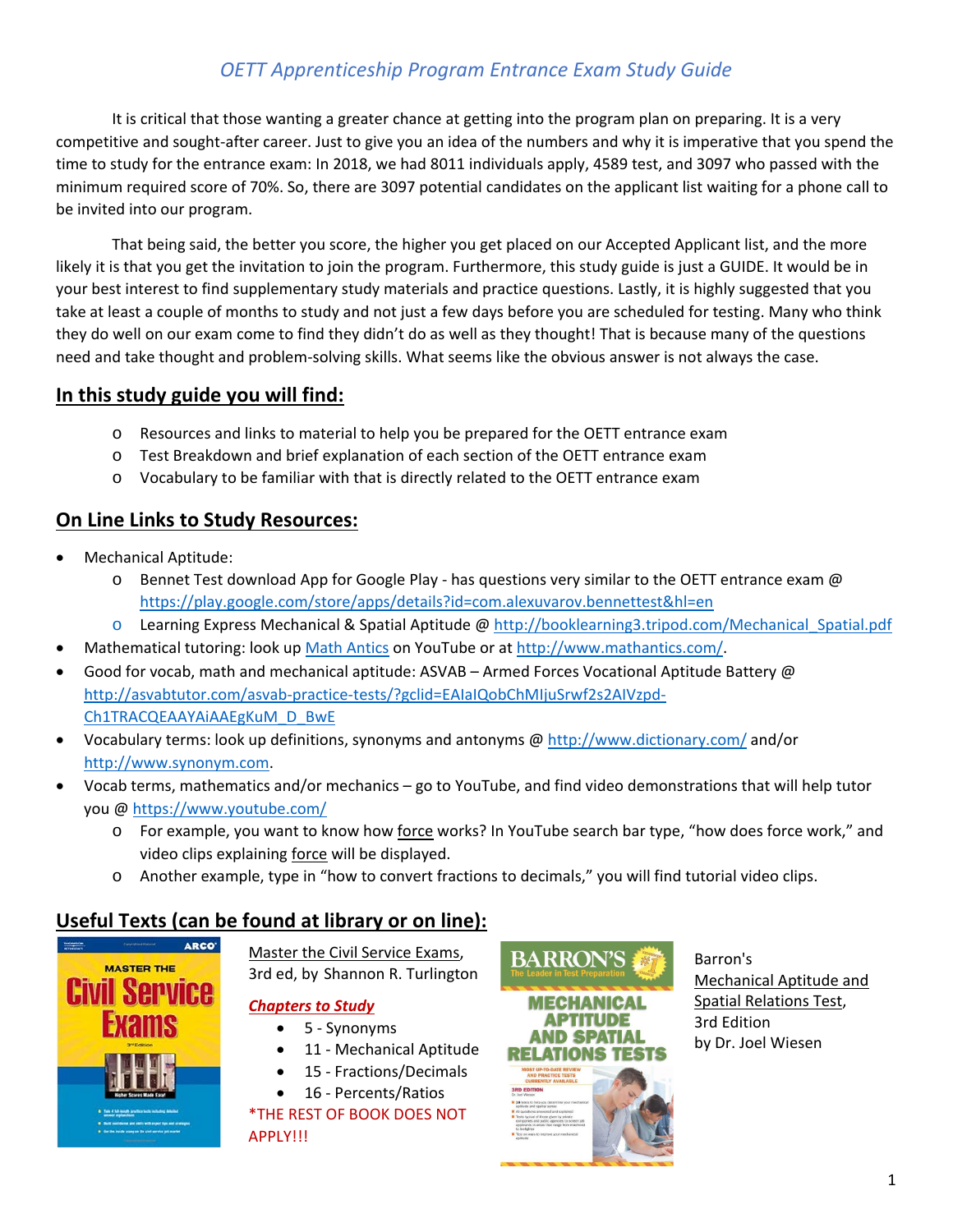### **OETT Entrance Exam Breakdown**

| <b>Content Area</b>                                               | % of         | <b>Brief Explanation</b>                                                                                            |
|-------------------------------------------------------------------|--------------|---------------------------------------------------------------------------------------------------------------------|
|                                                                   | <b>Total</b> |                                                                                                                     |
| Vocabulary and Verbal Expression                                  | 35%          | When faced with synonym questions, match the                                                                        |
| Synonyms - words that mean the same<br>$\bullet$<br>thing.        |              | term to the word or phrase closest in meaning.                                                                      |
| Antonyms - words that mean the opposite.                          |              | Read the question carefully, as it may ask which word<br>does not belong. In that case, it would be the<br>antonym. |
| <b>Basic Mathematics &amp; Reasoning</b>                          | 20%          | Applying these basic mathematical techniques to                                                                     |
| Addition, Subtraction, Division and<br>$\bullet$                  |              | construction related problems, e.g. adding up pieces                                                                |
| Multiplication                                                    |              | of wood, calculating how much it costs for a length of                                                              |
| Applying these techniques to<br>$\circ$<br>fractions and decimals |              | rope, calculating hourly rate of pay, etc.                                                                          |
| Converting fractions to decimals and<br>٠                         |              |                                                                                                                     |
| decimals to fractions                                             |              |                                                                                                                     |
| Knowing how to read a basic chart/table<br>$\bullet$              |              |                                                                                                                     |
| Knowing how to round to the nearest 10 <sup>th</sup><br>$\bullet$ |              |                                                                                                                     |
| and 100 <sup>th</sup>                                             |              |                                                                                                                     |
| Knowing how to calculate percentages<br>$\bullet$                 |              |                                                                                                                     |
| <b>Mechanical Aptitude</b>                                        | 45%          | Ability to think in terms of third dimension, to see                                                                |
| Questions related to:<br>$\bullet$                                |              | relationships among different parts of a machine and                                                                |
| working with tools, mechanics and<br>$\circ$                      |              | understand how forces in nature work in motion.                                                                     |
| gears                                                             |              |                                                                                                                     |
| how weight distribution, heat<br>$\circ$                          |              | These questions deal with geometrical shapes,                                                                       |
| distribution and gravity work                                     |              | movement, sound, vibration, electrical current,                                                                     |
| how basic physics work<br>O                                       |              | physical force and the environment.                                                                                 |
|                                                                   |              | Know the difference of these shapes - cone, box,                                                                    |
|                                                                   |              | cylinder, triangle, pyramid, circle, sphere, cube,                                                                  |
|                                                                   |              | rectangle and square.                                                                                               |
|                                                                   |              | <b>Exam - 100 Multiple Choice questions</b>                                                                         |
| <b>Total</b>                                                      | 100%         | Length - 60 minutes                                                                                                 |

### Units/Formulas to be familiar with:

- How many inches are in a foot
- How to use a ruler or tape measure
- How many feet are in a yard
- How many cubic feet are in a cubic yard
- Finding area of a square and/or a rectangle
- Finding volume of a box
- How many are in a dozen
- Difference between diameter and radius
- How to calculate an average